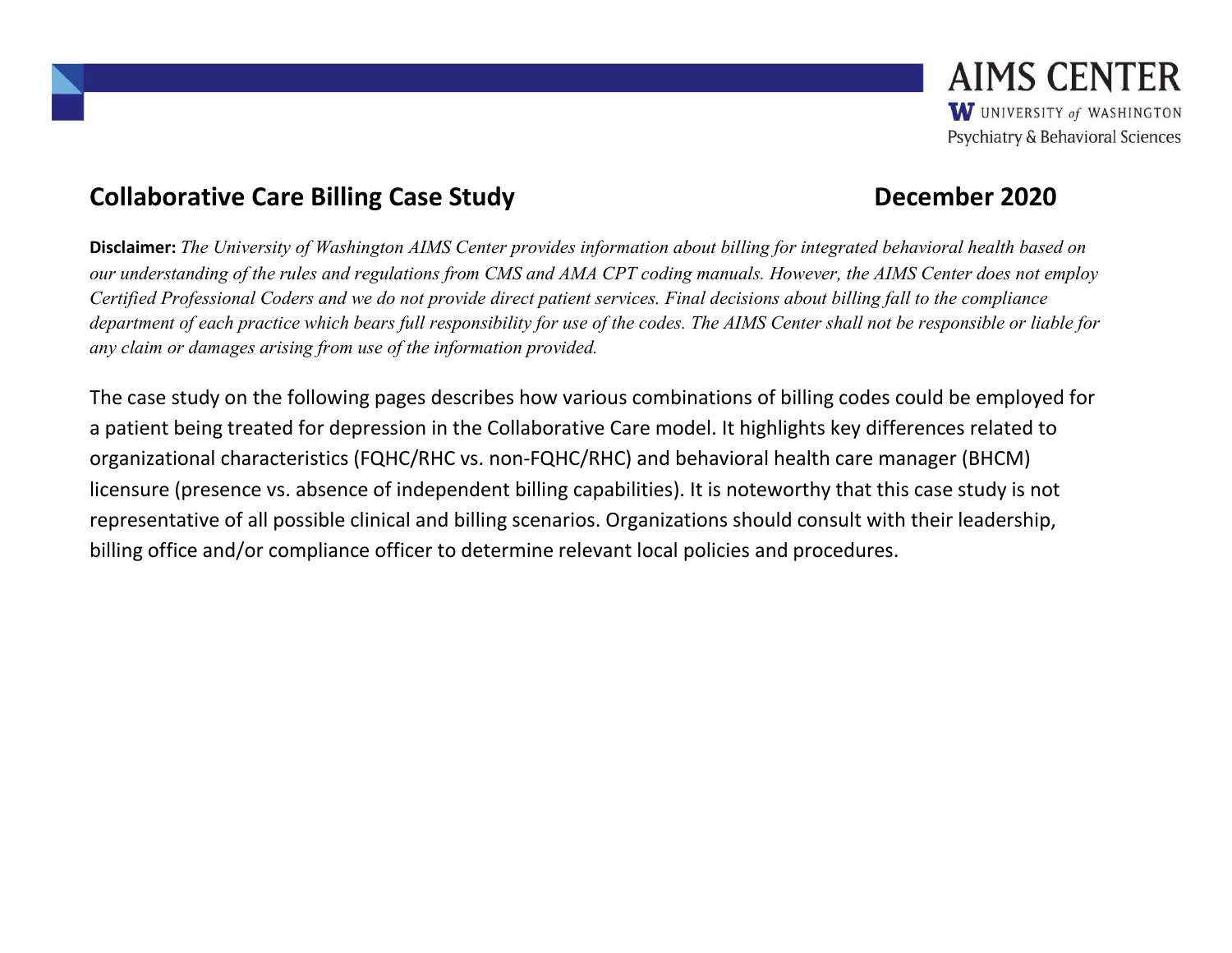| <b>Date</b> | <b>Case Details</b>                                                                                                                                                                                                                                                                                                                                                                                                                                                                                                                                                                                                                                                                                                                                                                                                                                                                                                                                                                                                                                                         | <b>Minutes and</b><br><b>Other Relevant</b><br><b>Billing Codes</b> | <b>Billable BHCM</b><br><b>Provider -</b><br>Psychotherapy<br>and/or CoCM CPT<br>codes | <b>NO Billable</b><br><b>BHCM</b><br><b>Provider -</b><br><b>CoCM CPT</b><br>codes ONLY | <b>FQHC/RHC</b><br><b>Billable BHCM</b><br><b>Provider -</b><br>Psychotherapy<br>and/or CoCM CPT<br>codes | <b>FQHC/RHC</b><br><b>NO Billable BHCM</b><br><b>Provider - CoCM</b><br><b>CPT codes ONLY</b> |
|-------------|-----------------------------------------------------------------------------------------------------------------------------------------------------------------------------------------------------------------------------------------------------------------------------------------------------------------------------------------------------------------------------------------------------------------------------------------------------------------------------------------------------------------------------------------------------------------------------------------------------------------------------------------------------------------------------------------------------------------------------------------------------------------------------------------------------------------------------------------------------------------------------------------------------------------------------------------------------------------------------------------------------------------------------------------------------------------------------|---------------------------------------------------------------------|----------------------------------------------------------------------------------------|-----------------------------------------------------------------------------------------|-----------------------------------------------------------------------------------------------------------|-----------------------------------------------------------------------------------------------|
| Sept 5      | A 53-year-old man, Mr. A, presents to his PCP with<br>a chief complaint of "not sleeping enough, having<br>headaches, and feeling run down." For the last 4<br>months, he has been waking up too early in the<br>morning and cannot get back to sleep. During the<br>day he is exhausted and is having trouble focusing<br>when he's at work. His chronic back pain has<br>increased, so he has been staying at home and has<br>stopped exercising. He has tried everything he can<br>think of to "break out of this rut," but feels like it is<br>pointless and is ready to give up. The PCP<br>administers a PHQ-9 (Mr. A scored 18) and then<br>asks Mr. A about suicidality. After discussing the<br>symptoms on the PHQ-9, Mr. A says that he never<br>thought of himself as depressed before. The<br>primary care provider expresses confidence to Mr.<br>A that he will be able to improve and introduced<br>Mr. A to the behavioral health care manager<br>(BHCM) for further evaluation and treatment and<br>consents him to engage in the clinic COCM<br>program. | Always bill E&M<br>code as<br>appropriate for<br>PCP visits         | <b>Not Billable</b>                                                                    | <b>Not Billable</b>                                                                     | <b>Not Billable</b>                                                                                       | <b>Not Billable</b>                                                                           |
| Sept 5      | The BHCM sees Mr. A for a warm handoff visit to<br>engage Mr. A and schedule time for a full intake in<br>the future. Enters patient into the registry (done<br>at the end of each encounter between the patient<br>and BHCM).                                                                                                                                                                                                                                                                                                                                                                                                                                                                                                                                                                                                                                                                                                                                                                                                                                              | 15-min visit<br>5 min registry                                      | The BHCM records 20<br>min for CoCM                                                    | The BHCM<br>records 20 min<br>for CoCM                                                  | The BHCM records 20<br>min for CoCM                                                                       | The BHCM records<br>20 min for CoCM                                                           |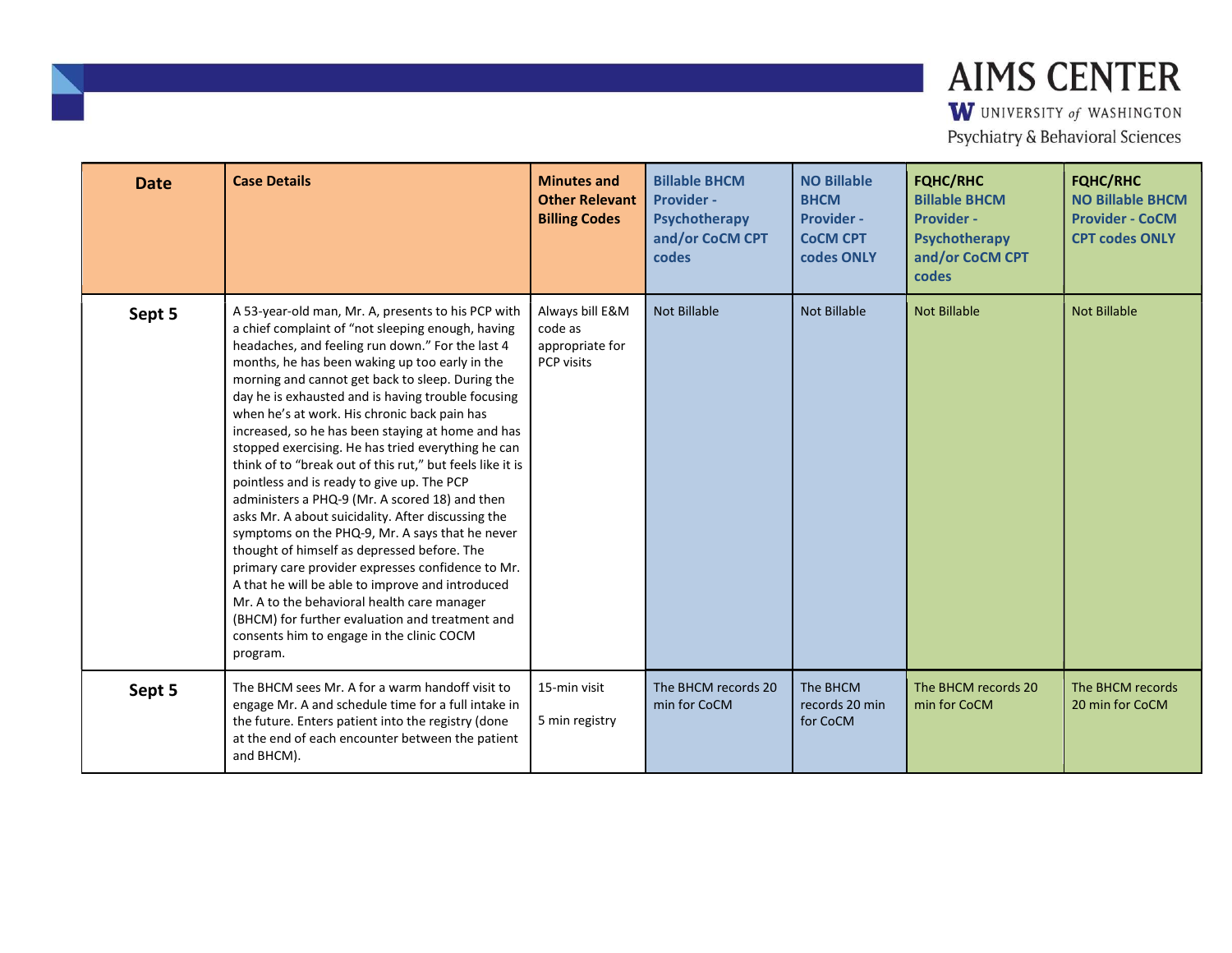| <b>Date</b> | <b>Case Details</b>                                                                                                                                                                                                                                                                                                                                                                                                                                                                                                                                                                                                                                                                                                                                                                                                                                                                                                                      | <b>Minutes and</b><br><b>Other Relevant</b><br><b>Billing Codes</b> | <b>Billable BHCM</b><br><b>Provider -</b><br>Psychotherapy<br>and/or CoCM CPT<br>codes                                                         | <b>NO Billable</b><br><b>BHCM</b><br><b>Provider -</b><br><b>COCM CPT</b><br>codes ONLY | <b>FQHC/RHC</b><br><b>Billable BHCM</b><br><b>Provider -</b><br>Psychotherapy<br>and/or CoCM CPT<br>codes                                             | <b>FQHC/RHC</b><br><b>NO Billable BHCM</b><br><b>Provider - CoCM</b><br><b>CPT codes ONLY</b> |
|-------------|------------------------------------------------------------------------------------------------------------------------------------------------------------------------------------------------------------------------------------------------------------------------------------------------------------------------------------------------------------------------------------------------------------------------------------------------------------------------------------------------------------------------------------------------------------------------------------------------------------------------------------------------------------------------------------------------------------------------------------------------------------------------------------------------------------------------------------------------------------------------------------------------------------------------------------------|---------------------------------------------------------------------|------------------------------------------------------------------------------------------------------------------------------------------------|-----------------------------------------------------------------------------------------|-------------------------------------------------------------------------------------------------------------------------------------------------------|-----------------------------------------------------------------------------------------------|
| Sept 8      | The BHCM conducts a comprehensive assessment<br>of Mr. A and learns that he has been more irritable<br>at home with his wife and children for the past six<br>months. He has also stopped going out with<br>friends. In the last two weeks he has been late to<br>work four times because he can't get himself to<br>get started in the morning. As part of the initial<br>comprehensive assessment, the BHCM<br>administers screening instruments for PTSD (PCL-<br>C), and bipolar disorder (CIDI-3), both of which<br>were negative. The BHCM screens for alcohol use<br>disorder with the AUDIT-C and other substance<br>use disorders with appropriate questionnaires. All<br>are negative, but Mr. A reports that he has started<br>smoking cigarettes again. The BHCM and Mr. A<br>discuss the provisional diagnosis of major<br>depression and its treatment, as well as the<br>connections between depression and chronic pain. | 45-min visit<br>5 min registry                                      | The BHCM bills 90791<br><b>OR</b><br>The BHCM records 50<br>min for CoCM<br><b>OR</b><br>The BHCM bills 90791<br>AND records 5 min for<br>CoCM | The BHCM<br>records 50 min<br>for CoCM                                                  | The BHCM bills 90791<br><b>OR</b><br>The BHCM records 50<br>min for CoCM<br><b>OR</b><br>The BHCM bills 90791<br>AND records 5 min for<br><b>CoCM</b> | The BHCM records<br>50 min for CoCM                                                           |
| Sept 9      | The next day the BHCM and Psychiatric Consultant<br>(PC) discuss Mr. A's presentation during weekly<br>case review. The PCP had asked whether<br>fluoxetine could be appropriate for Mr. A. The PC<br>suggests considering bupropion as an initial<br>antidepressant given its efficacy for both treating<br>depression and in supporting smoking cessation. A<br>titration schedule is provided to escalate the dose<br>to the therapeutic range and monitor response<br>with a PHQ-9 over four to six weeks. The PC<br>completes the recommendation in the EMR and<br>alerts the PCP to it via electronic messaging. No PC<br>time is counted for CoCM.                                                                                                                                                                                                                                                                                | 5 min BHCM<br>prep time<br>10-min consult<br>5 min registry         | Not billable with<br>psychotherapy codes<br><b>OR</b><br>The BHCM records 20<br>min for CoCM                                                   | The BHCM<br>records 20 min<br>for CoCM                                                  | Not billable with<br>psychotherapy codes<br><b>OR</b><br><b>BHCM</b> records 20 min<br>for CoCM                                                       | <b>BHCM</b> records 20<br>min for CoCM                                                        |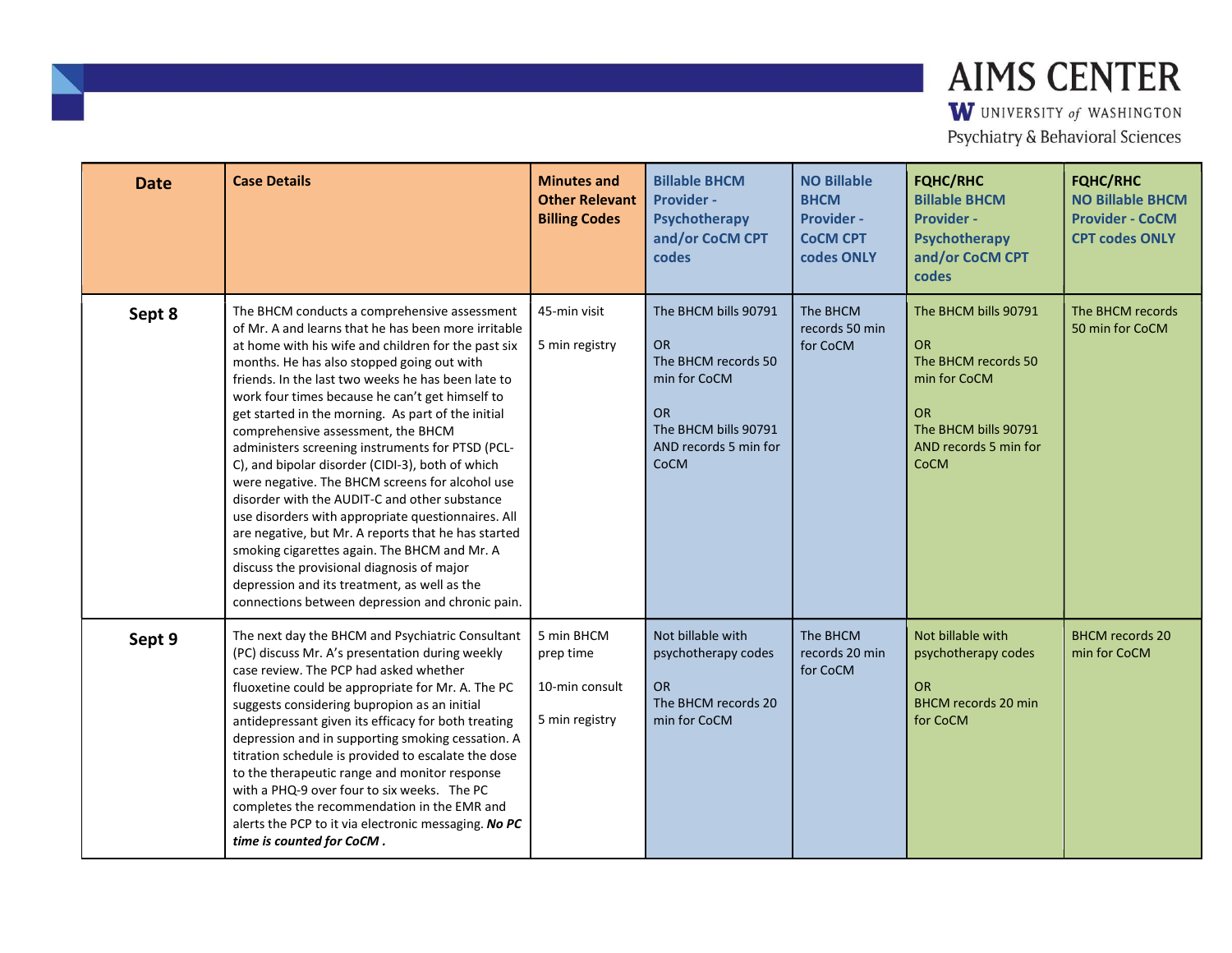| <b>Date</b> | <b>Case Details</b>                                                                                                                                                                                                                                                                      | <b>Minutes and</b><br><b>Other Relevant</b><br><b>Billing Codes</b>                   | <b>Billable BHCM</b><br><b>Provider -</b><br>Psychotherapy<br>and/or CoCM CPT<br>codes                                                         | <b>NO Billable</b><br><b>BHCM</b><br><b>Provider -</b><br><b>COCM CPT</b><br>codes ONLY | <b>FQHC/RHC</b><br><b>Billable BHCM</b><br><b>Provider -</b><br>Psychotherapy<br>and/or CoCM CPT<br>codes | <b>FQHC/RHC</b><br><b>NO Billable BHCM</b><br><b>Provider - CoCM</b><br><b>CPT codes ONLY</b> |
|-------------|------------------------------------------------------------------------------------------------------------------------------------------------------------------------------------------------------------------------------------------------------------------------------------------|---------------------------------------------------------------------------------------|------------------------------------------------------------------------------------------------------------------------------------------------|-----------------------------------------------------------------------------------------|-----------------------------------------------------------------------------------------------------------|-----------------------------------------------------------------------------------------------|
| Sept 16     | The BHCM meets Mr. A for another session and<br>Problem Solving Treatment (PST) is started. This is<br>to target Mr. A's goal of re-engaging in work and<br>social activities. After the session, which was<br>productive, Mr. A agreed to meet via phone in two<br>weeks.               | 30-min visit<br>5 min registry                                                        | The BHCM bills 90832<br><b>OR</b><br>The BHCM records 35<br>min for CoCM<br><b>OR</b><br>The BHCM bills 90832<br>AND records 5 min for<br>CoCM | The BHCM<br>records 35 min<br>for CoCM                                                  | The BHCM bills 90832<br><b>OR</b><br>The BHCM records 35<br>min for CoCM                                  | The BHCM records<br>35 min for CoCM                                                           |
| Sept 17     | The BHCM organizes a discussion with the PCP to<br>review the PC's recommendations for<br>antidepressant medication and to discuss the<br>recent initiation of PST. Additionally, the BHCM<br>asks the PCP to follow-up with Mr. A on PST<br>progress at their visit the following week. | 5 min Care<br>coordination<br>5 min registry                                          | Not billable with<br>psychotherapy codes<br><b>OR</b><br>The BHCM records 10<br>min for CoCM                                                   | The BHCM<br>records 10 min<br>for CoCM                                                  | Not billable with<br>psychotherapy codes<br><b>OR</b><br>The BHCM records 10<br>min for CoCM              | The BHCM records<br>10 min for CoCM                                                           |
| Sept 25     | The PCP sees Mr. A for a follow up visit and<br>prescribes bupropion SR 150mg daily. The PCP<br>reinforced the role of the BHCM in coordinating<br>care and the value of PST for depression.                                                                                             | Always bill E&M<br>code as<br>appropriate for a<br>face-to-face visit<br>with the PCP | Not billable                                                                                                                                   | Not billable                                                                            | Not billable                                                                                              | Not billable                                                                                  |
| Sept 27     | The BHCM calls for a scheduled phone visit. The<br>BHCM administers the PHQ-9 over the phone and<br>records the score as 16. The BHCM checks in with<br>Mr. A both about starting medications and to<br>reinforce PST skills.                                                            | 10-min phone<br>call<br>5 min registry                                                | Not billable with<br>psychotherapy codes<br><b>OR</b><br>The BHCM records 15<br>min for CoCM                                                   | The BHCM<br>records 15 min<br>for CoCM                                                  | Not billable with<br>psychotherapy codes<br><b>OR</b><br>The BHCM records 15<br>min for CoCM              | The BHCM records<br>15 min for CoCM                                                           |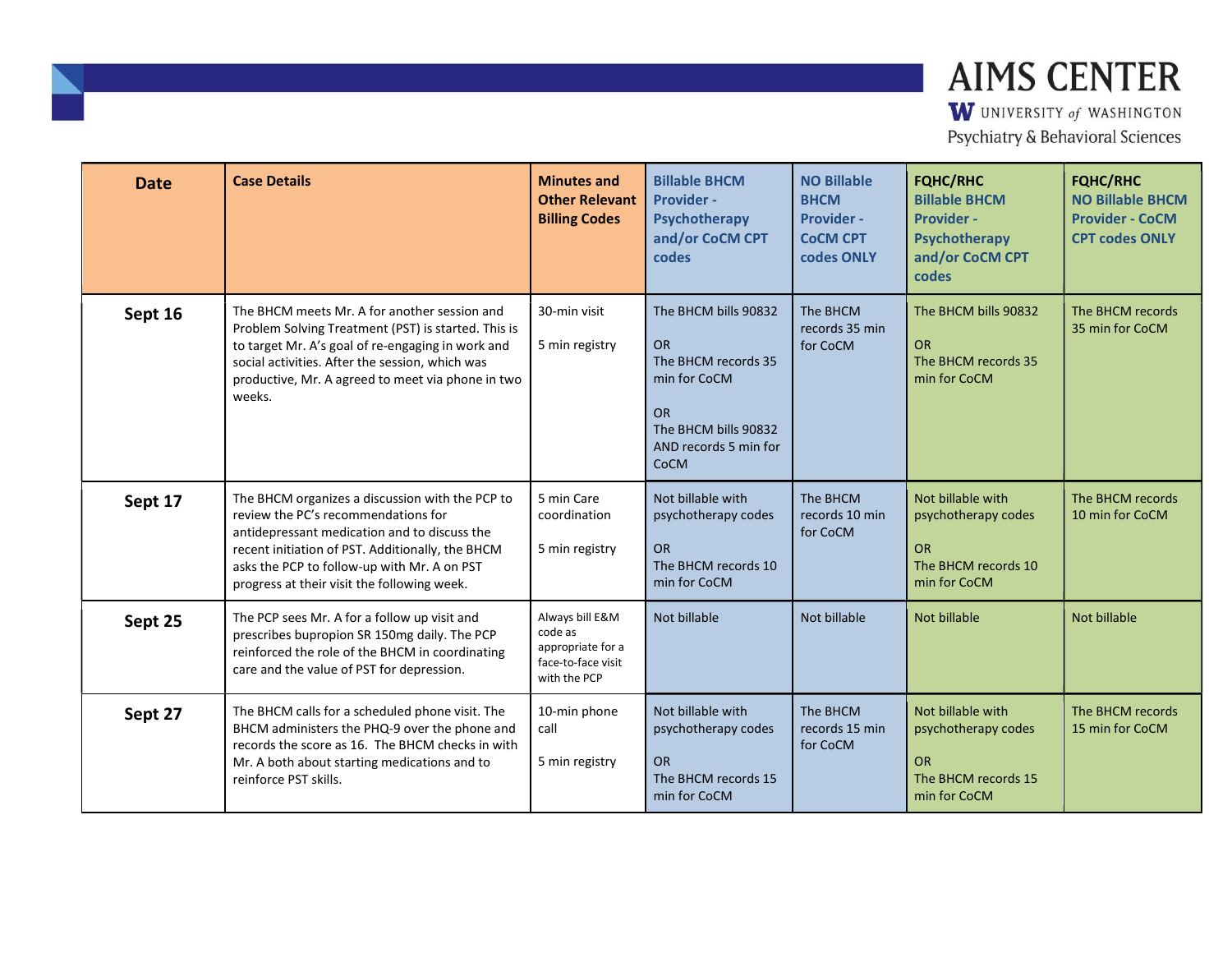| <b>Date</b>                    | <b>Case Details</b>                                                                                                                                                                                                                                                                                                                                                                                                                                                                                                                                                                                                              | <b>Minutes and</b><br><b>Other Relevant</b><br><b>Billing Codes</b>                                                                                                                               | <b>Billable BHCM</b><br><b>Provider -</b><br>Psychotherapy<br>and/or CoCM CPT<br>codes                                                                                                       | <b>NO Billable</b><br><b>BHCM</b><br>Provider -<br><b>COCM CPT</b><br>codes ONLY                                         | <b>FQHC/RHC</b><br><b>Billable BHCM</b><br><b>Provider -</b><br><b>Psychotherapy</b><br>and/or CoCM CPT<br>codes                     | <b>FQHC/RHC</b><br><b>NO Billable BHCM</b><br><b>Provider - CoCM</b><br><b>CPT codes ONLY</b>   |
|--------------------------------|----------------------------------------------------------------------------------------------------------------------------------------------------------------------------------------------------------------------------------------------------------------------------------------------------------------------------------------------------------------------------------------------------------------------------------------------------------------------------------------------------------------------------------------------------------------------------------------------------------------------------------|---------------------------------------------------------------------------------------------------------------------------------------------------------------------------------------------------|----------------------------------------------------------------------------------------------------------------------------------------------------------------------------------------------|--------------------------------------------------------------------------------------------------------------------------|--------------------------------------------------------------------------------------------------------------------------------------|-------------------------------------------------------------------------------------------------|
| <b>SUMMARY</b><br><b>MONTH</b> | Mr. A has been engaged in care, diagnosis has<br>been established and treatment has been started.                                                                                                                                                                                                                                                                                                                                                                                                                                                                                                                                | 2 E&M visits<br>15 min visit<br>+45 min visit<br>+15 min psych<br>consult<br>+30 min visit<br>+10 min PCP<br>consult<br>+10 phone<br>+ 25 min registry<br>150 min total<br><b>BHCM</b> activities | 2 PCP visits with E&M<br>codes<br>Bill 90791 x 1 and<br>$90832 \times 1$<br><b>AND</b><br>99492<br><b>OR</b><br>90791 and 99492 +<br>99494 x 1<br><b>OR</b><br>90832 and 99492+<br>99494 x 2 | 2 PCP visits with<br><b>E&amp;M</b> codes<br><b>Bill 99492 AND</b><br>99494 x 2<br>20 min unbillable<br>due to MUE limit | 2 PCP visits with E&M<br>codes<br>Bill 90791 x 1 and 90832<br>x 1<br><b>AND</b><br>G0512 for first month of<br><b>CoCM</b> treatment | 2 PCP visits with<br><b>E&amp;M</b> codes<br>Bill G0512 for first<br>month of CoCM<br>treatment |
| October 10                     | Mr. A presents for an in-person visit. After several<br>weeks in treatment, Mr. A's sleep is improving,<br>and his energy improves, but his PHQ-9 score<br>remains elevated at 14. The BHCM reminds the<br>PCP of the PC's most recent note recommending<br>an increase in the Bupropion SR dose to 150mg<br>twice daily (morning and afternoon). Additionally,<br>the BHCM discusses PST goals and progress with<br>the PCP. This discussion lasts 5 min. Patient<br>offered stepped care in-person visit with<br>psychiatrist and agrees to schedule for the<br>following week. Minimal qualifying psychotherapy<br>delivered. | 5-min BHCM-PCP<br>discussion<br>15-min visit<br>5 min registry                                                                                                                                    | Not billable with<br>psychotherapy codes<br><b>OR</b><br>The BHCM records 25<br>min for CoCM                                                                                                 | The BHCM<br>records 25 min<br>for CoCM                                                                                   | Not billable with<br>psychotherapy codes<br><b>OR</b><br>The BHCM records 25<br>min for CoCM                                         | The BHCM records<br>25 min for CoCM                                                             |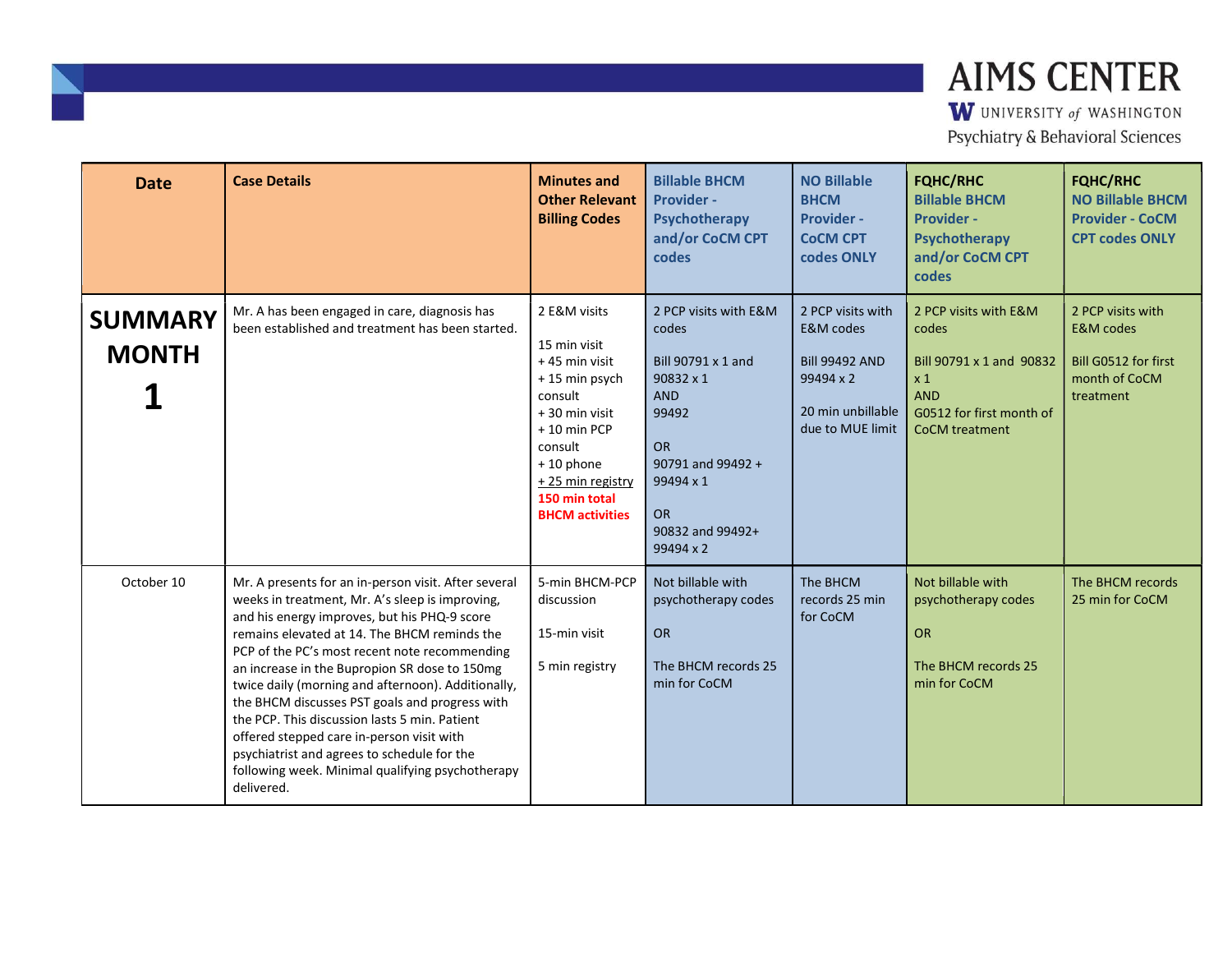| <b>Date</b>                    | <b>Case Details</b>                                                                                                                                                                                                                                                                                                                                                                                                                                                            | <b>Minutes and</b><br><b>Other Relevant</b><br><b>Billing Codes</b>                                                                                            | <b>Billable BHCM</b><br>Provider -<br><b>Psychotherapy</b><br>and/or CoCM CPT<br>codes | <b>NO Billable</b><br><b>BHCM</b><br><b>Provider -</b><br><b>COCM CPT</b><br>codes ONLY | <b>FQHC/RHC</b><br><b>Billable BHCM</b><br><b>Provider -</b><br><b>Psychotherapy</b><br>and/or CoCM CPT<br>codes | <b>FQHC/RHC</b><br><b>NO Billable BHCM</b><br><b>Provider - CoCM</b><br><b>CPT codes ONLY</b>                    |
|--------------------------------|--------------------------------------------------------------------------------------------------------------------------------------------------------------------------------------------------------------------------------------------------------------------------------------------------------------------------------------------------------------------------------------------------------------------------------------------------------------------------------|----------------------------------------------------------------------------------------------------------------------------------------------------------------|----------------------------------------------------------------------------------------|-----------------------------------------------------------------------------------------|------------------------------------------------------------------------------------------------------------------|------------------------------------------------------------------------------------------------------------------|
| October 17                     | Patient sees psychiatrist for an in-person visit the<br>following week. The psychiatrist does a full<br>evaluation, including a mental health history, for<br>diagnostic clarification and treatment planning.<br>Findings are consistent with a diagnosis of Major<br>Depressive Disorder (MDD), which provides<br>further corroboration for the original diagnosis.<br>The treatment plan is maintained and Mr. A<br>agrees to continue following up in the CoCM<br>program. | 1 E&M visit by<br>Psychiatrist                                                                                                                                 | Psychiatrist bills 90792<br>x <sub>1</sub>                                             | Psychiatrist bills<br>90792 x 1                                                         | Psychiatrist bills 90792 x<br>$\mathbf{1}$                                                                       | Psychiatrist bills<br>$90792 \times 1$                                                                           |
| October 26                     | The BHCM completes a scheduled phone session.<br>Mr. A has tolerated the increase in bupropion and<br>reports a positive encounter with the psychiatrist<br>the week prior. A PHQ-9 administered over the<br>phone is 12. The rest of the session is spent on<br>intensifying PST treatment.                                                                                                                                                                                   | $15 - min$<br>telephone<br>encounter<br>5 min registry                                                                                                         | Not billable with<br>psychotherapy codes<br>OR<br>The BHCM records 20<br>min for CoCM  | The BHCM<br>records 20 min<br>for CoCM                                                  | Not billable with<br>psychotherapy codes<br><b>OR</b><br>The BHCM records 20<br>min for CoCM                     | The BHCM records<br>20 min for CoCM                                                                              |
| <b>SUMMARY</b><br><b>MONTH</b> | Mr. A continues to regularly fill out PHQ-9 scales<br>which allows for measurement-based treatment<br>to target and helps the team know when to<br>intensify treatment.                                                                                                                                                                                                                                                                                                        | 1 E&M 90792<br>visit<br>5 min BHCM/PCP<br>consult<br>+15 min visit<br>+15 min phone<br>encounter<br>+10 min registry<br>45 min total<br><b>BHCM</b> activities | <b>Bill 90792</b><br>Bill 99493 x 1                                                    | <b>Bill 90792</b><br>Bill 99493 x 1                                                     | <b>Bill 90792</b><br>G0512 cannot be billed<br>because the threshold of<br>60 min of care was not<br>reached.    | <b>Bill 90792</b><br>G0512 cannot be<br>billed because the<br>threshold of 60 min<br>of care was not<br>reached. |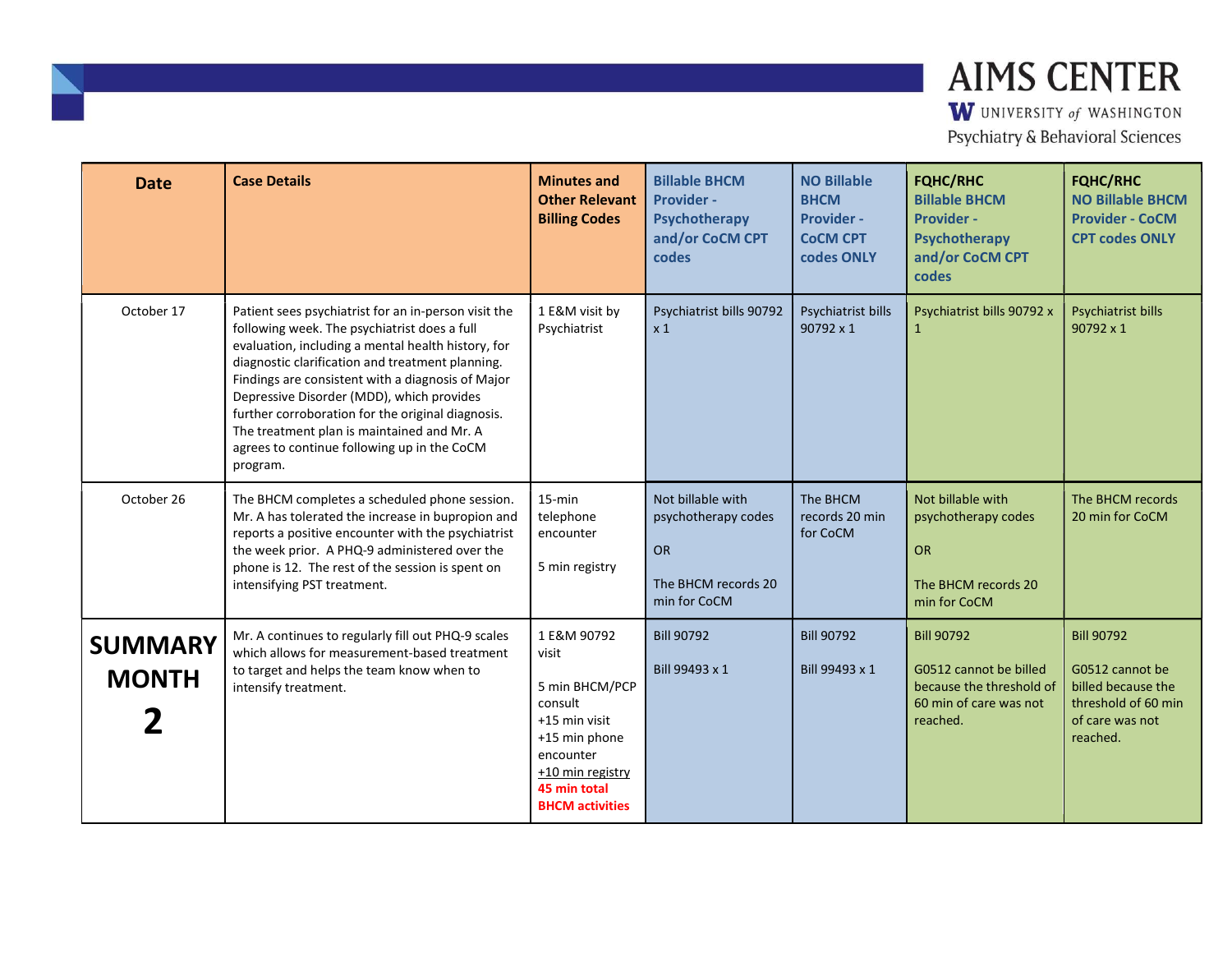| <b>Date</b> | <b>Case Details</b>                                                                                                                                                                                                                                                                                                | <b>Minutes and</b><br><b>Other Relevant</b><br><b>Billing Codes</b> | <b>Billable BHCM</b><br><b>Provider -</b><br>Psychotherapy<br>and/or CoCM CPT<br>codes                                                    | <b>NO Billable</b><br><b>BHCM</b><br><b>Provider -</b><br><b>CoCM CPT</b><br>codes ONLY | <b>FQHC/RHC</b><br><b>Billable BHCM</b><br><b>Provider -</b><br><b>Psychotherapy and/or</b><br><b>CoCM CPT codes</b>                   | <b>FQHC/RHC</b><br><b>NO Billable BHCM</b><br><b>Provider - CoCM</b><br><b>CPT codes ONLY</b> |
|-------------|--------------------------------------------------------------------------------------------------------------------------------------------------------------------------------------------------------------------------------------------------------------------------------------------------------------------|---------------------------------------------------------------------|-------------------------------------------------------------------------------------------------------------------------------------------|-----------------------------------------------------------------------------------------|----------------------------------------------------------------------------------------------------------------------------------------|-----------------------------------------------------------------------------------------------|
| November 8  | Mr. A returns to the clinic for an in-person session.<br>He fills out a PHO-9 and his score is now an 8. Mr.<br>A reports more engagement in social activities and<br>has reduced his smoking. The BHCM spends the<br>majority of this session on PST delivery.                                                    | 20-min visit<br>5 min registry                                      | BHCM bills 90832<br><b>OR</b><br>BHCM records 25 min<br>for CoCM<br><b>OR</b><br>BHCM bills 90832 and<br>records 5 min for<br><b>CoCM</b> | <b>BHCM</b> records<br>25 min for<br><b>CoCM</b>                                        | BHCM bills 90832<br><b>OR</b><br>BHCM records 25 min for<br><b>CoCM</b><br><b>OR</b><br>BHCM bills 90832 and<br>records 5 min for CoCM | <b>BHCM records 25</b><br>min for CoCM                                                        |
| November 15 | The BHCM and psychiatric consultant discuss Mr. A<br>and make the determination that Mr. A is having a<br>good response to treatment and the current plan<br>should be continued with continued work on the<br>PST to accomplish Mr. A's goals.                                                                    | 10-min BHCM-PC<br>discussion<br>5 min registry                      | Not billable with<br>psychotherapy codes<br><b>OR</b><br><b>BHCM</b> records 15 min<br>for CoCM                                           | <b>BHCM</b> records<br>15 min for<br><b>CoCM</b>                                        | Not billable with<br>psychotherapy codes<br><b>OR</b><br>BHCM records 15 min for<br><b>CoCM</b>                                        | <b>BHCM</b> records 15<br>min for CoCM                                                        |
| November 23 | The BHCM and Mr. A connect by phone after he<br>misses a scheduled appointment. Mr. A reports his<br>concentration is improving at work and his back<br>pain had improved, and his PHQ-9 score was down<br>to 4. Mr. A continues on bupropion 150mg twice<br>daily and ongoing follow-up with the BHCM for<br>PST. | $20$ -min<br>telephone<br>discussion<br>5 min registry              | Not billable with<br>psychotherapy codes<br><b>OR</b><br><b>BHCM</b> records 25 min<br>for CoCM                                           | <b>BHCM</b> records<br>25 min for<br><b>CoCM</b>                                        | Not billable with<br>psychotherapy codes<br><b>OR</b><br>BHCM records 25 min for<br><b>CoCM</b>                                        | <b>BHCM records 25</b><br>min for CoCM                                                        |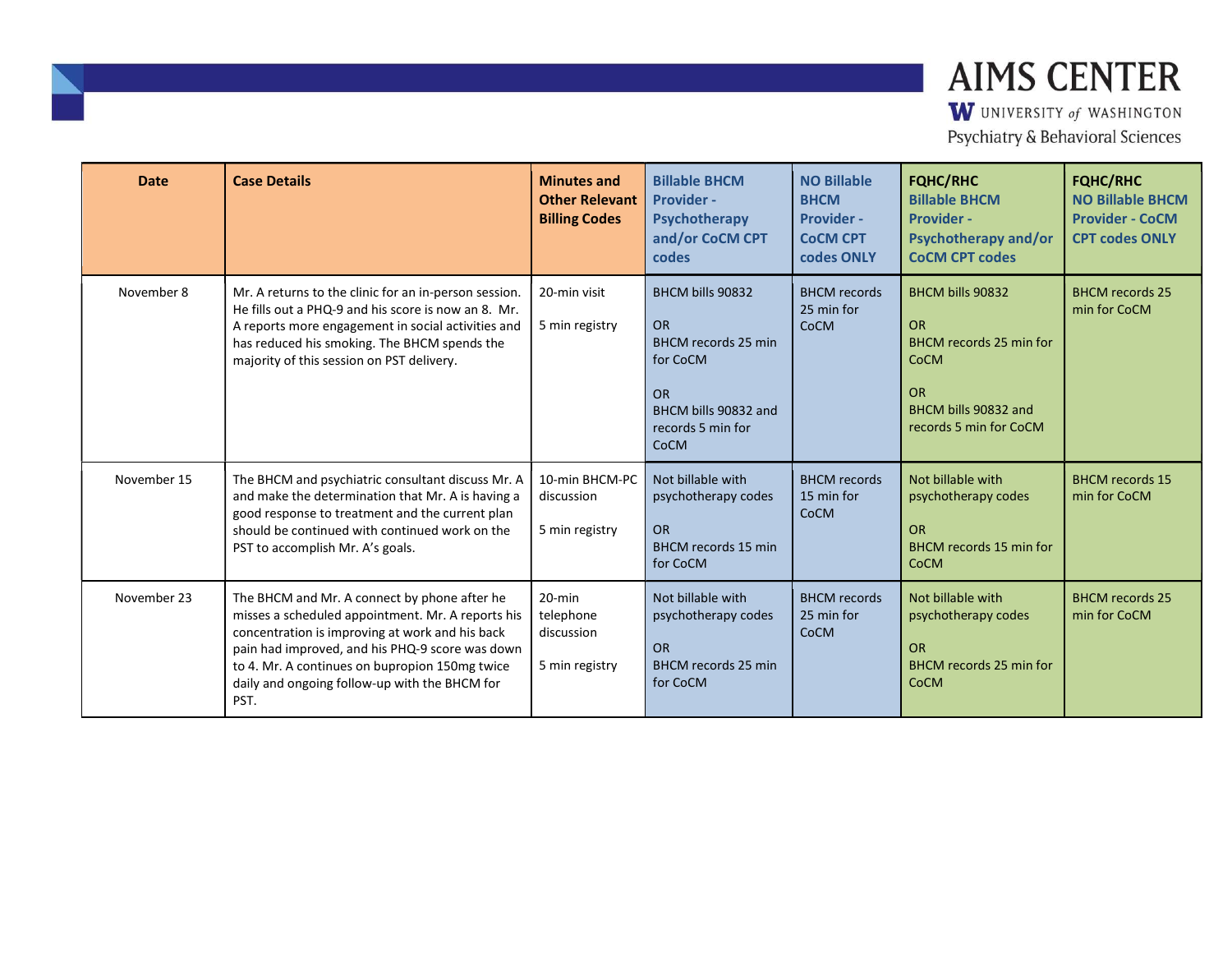| <b>Date</b>                    | <b>Case Details</b>                                                                                                                                                                                                                                                                                                                                                                                                                                                                                                                                                    | <b>Minutes and</b><br><b>Other Relevant</b><br><b>Billing Codes</b>                                                             | <b>Billable BHCM</b><br><b>Provider -</b><br>Psychotherapy<br>and/or CoCM CPT<br>codes                         | <b>NO Billable</b><br><b>BHCM</b><br><b>Provider -</b><br><b>COCM CPT</b><br>codes ONLY | <b>FQHC/RHC</b><br><b>Billable BHCM</b><br><b>Provider -</b><br><b>Psychotherapy and/or</b><br><b>CoCM CPT codes</b> | <b>FQHC/RHC</b><br><b>NO Billable BHCM</b><br><b>Provider - CoCM</b><br><b>CPT codes ONLY</b> |
|--------------------------------|------------------------------------------------------------------------------------------------------------------------------------------------------------------------------------------------------------------------------------------------------------------------------------------------------------------------------------------------------------------------------------------------------------------------------------------------------------------------------------------------------------------------------------------------------------------------|---------------------------------------------------------------------------------------------------------------------------------|----------------------------------------------------------------------------------------------------------------|-----------------------------------------------------------------------------------------|----------------------------------------------------------------------------------------------------------------------|-----------------------------------------------------------------------------------------------|
| <b>SUMMARY</b><br><b>MONTH</b> | After, three months of treatment, Mr. A's PHQ-9<br>dropped to a 4 and he reported that his pain was<br>more manageable. Mr. A indicated that he had<br>added to his walking routine with his dog and<br>began attending a twice-weekly aerobics class at<br>his local community center. He reported feeling<br>better connected socially even though he<br>occasionally had bad pain days. Mr. A also<br>reported a decrease in irritability, which resulted<br>in better relationships with his family. Finally, Mr.<br>A planned a quit date for smoking cigarettes. | 20 min visit<br>+10 min psych<br>consult<br>+20 min phone<br>call<br>+15 min registry<br>65 min total<br><b>BHCM</b> activities | Bill 90832 x 1 AND<br>CoCM code 99493 x 1<br><b>OR</b><br>Bill CoCM code 99493<br>x 1 with 5 min<br>unbillable | <b>Bill CoCM code</b><br>99493 x 1 with<br>5 min unbillable                             | Bill 90832 x 1 with 45 min<br>unbillable<br><b>OR</b><br>Bill CoCM code G0512 x 1<br>with 5 min unbillable           | <b>Bill CoCM code</b><br>$G0512 \times 1$ with 5 min<br>unbillable                            |
| December 1                     | Mr. A comes in for a follow-up in-person visit. His<br>PHQ-9 score dropped to a 1 and he reports<br>continued success in social engagement, even<br>when his back bothers him. Mr. A and BHCM begin<br>to discuss relapse prevention plans. They finish<br>PST treatment. They discuss his warning signs and<br>what has been most helpful in his recovery. They<br>plan for one more in-person session.                                                                                                                                                               | 25-min visit<br>5 min registry                                                                                                  | <b>BHCM bills 90832</b><br><b>OR</b><br>BHCM records 30 min<br>for CoCM                                        | <b>BHCM</b> records<br>30 min for<br><b>CoCM</b>                                        | <b>BHCM bills 90832</b><br><b>OR</b><br><b>BHCM records 30 min for</b><br><b>CoCM</b>                                | <b>BHCM</b> records 30<br>min for CoCM                                                        |
| December 3                     | During the weekly psychiatric case review session,<br>the BHCM discusses Mr. A's course of treatment<br>and relapse prevention plan. They discuss that<br>ideally Mr. A could remain on his antidepressant<br>medication for a minimum of six months even<br>though he is feeling better.                                                                                                                                                                                                                                                                              | 5-min consult<br>5 min registry                                                                                                 | Not billable with<br>psychotherapy codes<br><b>OR</b><br><b>BHCM records 10 min</b><br>for CoCM                | <b>BHCM</b> records<br>10 min for<br><b>CoCM</b>                                        | Not billable with<br>psychotherapy codes<br><b>OR</b><br><b>BHCM</b> records 10 min for<br><b>CoCM</b>               | <b>BHCM</b> records 10<br>min for CoCM                                                        |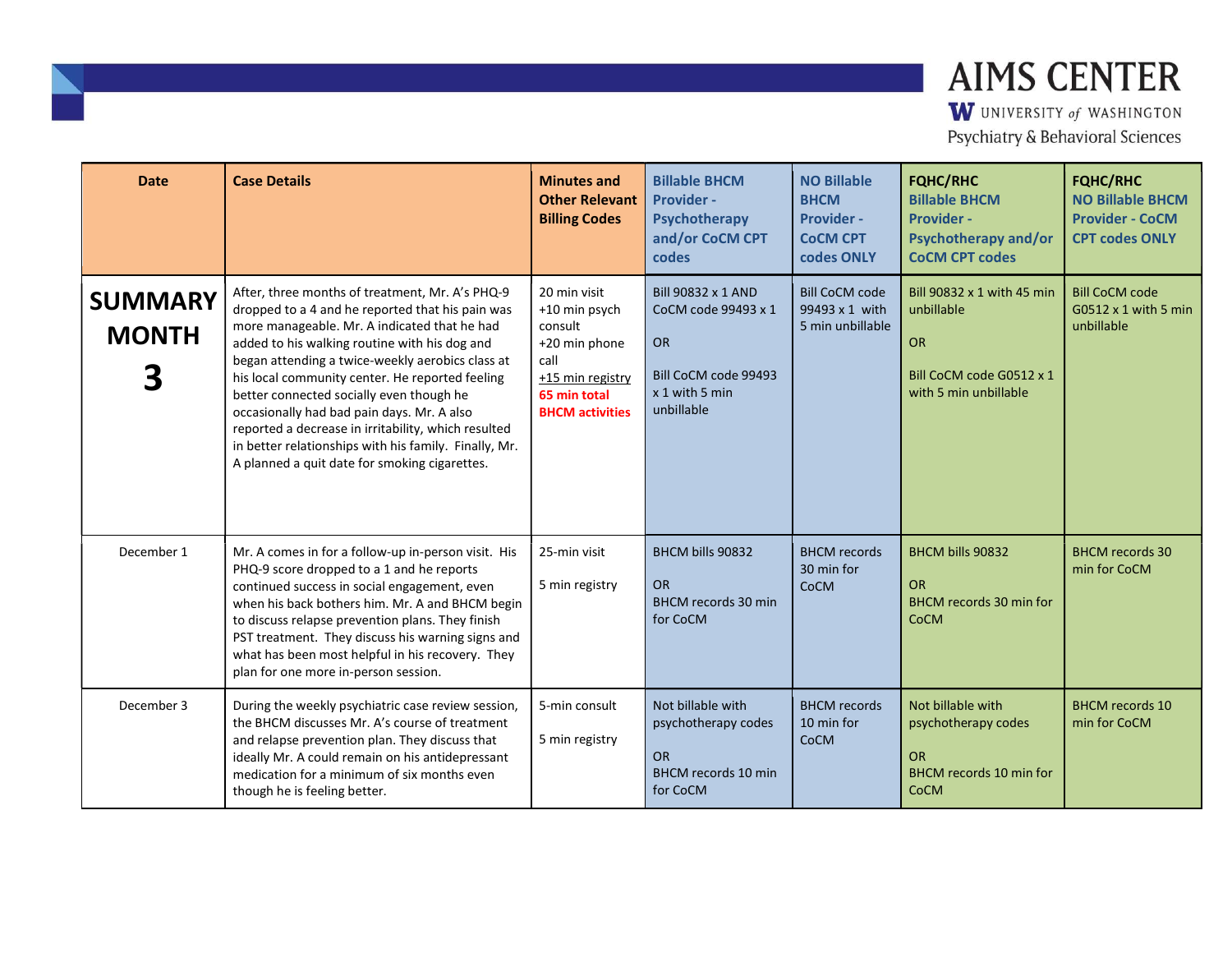| <b>Date</b>                         | <b>Case Details</b>                                                                                                                                                                                                                                                                                                                                                                                                                                                                                                                                                                                                                                                                                                                                                                                                                 | <b>Minutes and</b><br><b>Other Relevant</b><br><b>Billing Codes</b>                                                 | <b>Billable BHCM</b><br><b>Provider -</b><br>Psychotherapy<br>and/or CoCM CPT<br>codes                                                      | <b>NO Billable</b><br><b>BHCM</b><br><b>Provider -</b><br><b>CoCM CPT</b><br>codes ONLY | <b>FQHC/RHC</b><br><b>Billable BHCM</b><br><b>Provider -</b><br><b>Psychotherapy and/or</b><br><b>CoCM CPT codes</b> | <b>FQHC/RHC</b><br><b>NO Billable BHCM</b><br><b>Provider - CoCM</b><br><b>CPT codes ONLY</b> |
|-------------------------------------|-------------------------------------------------------------------------------------------------------------------------------------------------------------------------------------------------------------------------------------------------------------------------------------------------------------------------------------------------------------------------------------------------------------------------------------------------------------------------------------------------------------------------------------------------------------------------------------------------------------------------------------------------------------------------------------------------------------------------------------------------------------------------------------------------------------------------------------|---------------------------------------------------------------------------------------------------------------------|---------------------------------------------------------------------------------------------------------------------------------------------|-----------------------------------------------------------------------------------------|----------------------------------------------------------------------------------------------------------------------|-----------------------------------------------------------------------------------------------|
| December 14                         | During the next in-person session, the BHCM and<br>Mr. A complete a detailed relapse prevention plan<br>that includes continuation of his medication for at<br>least 6 months, and a plan to continue his pleasant<br>activities (walking, swimming, socializing with<br>family and friends, volunteering at the local church<br>on Sundays). The plan also included Mr. A<br>continuing to track his symptoms on his own as<br>well as a plan to monitor his "hot" symptoms,<br>depression symptoms he felt are an indication he<br>may need to check in with his doctor. The plan<br>specified that if his PHQ-9 was above 5 for two<br>weeks, experienced unremitting pain for one<br>week, or began to drop his activities, he could<br>contact his PCP for follow-up. They decide to<br>check in by phone the following month. | 20-min visit<br>5 min registry                                                                                      | BHCM bills 90832<br><b>OR</b><br><b>BHCM</b> records 25 min<br>for CoCM                                                                     | <b>BHCM</b> records<br>25 min for<br>CoCM                                               | <b>BHCM bills 90832</b><br><b>OR</b><br>BHCM records 25 min for<br><b>CoCM</b>                                       | <b>BHCM records 25</b><br>min for CoCM                                                        |
| <b>SUMMARY</b><br><b>MONTH</b><br>4 | Mr. A has now achieved remission of depression<br>symptoms and his team has worked with him to<br>develop a relapse prevention plan.                                                                                                                                                                                                                                                                                                                                                                                                                                                                                                                                                                                                                                                                                                | 25 min visit<br>+5 min PC<br>consult<br>+20 min visit<br>+15 min registry<br>65 min total<br><b>BHCM</b> activities | Bill 90832 x 2 with 20<br>min unbillable<br><b>OR</b><br>Bill 99493 x 1 with 5<br>min unbillable<br><b>OR</b><br>Bill 90832 and 99493<br>x1 | Bill 99493 x 1<br>with 5 min<br>unbillable                                              | Bill 90832 x 2 with 20 min<br>unbillable<br><b>OR</b><br>Bill $G0512 \times 1$ with 5 min<br>unbillable              | Bill G0512 x 1 with 5<br>min unbillable                                                       |
| January 15                          | The BHCM reaches out by phone to check on Mr. A<br>and how the implementation of the relapse<br>prevention plan is going. Mr. A reports symptoms<br>continue to be in control. He completed a PHQ-9<br>and it was a 2.                                                                                                                                                                                                                                                                                                                                                                                                                                                                                                                                                                                                              | $20$ -min<br>telephone<br>discussion<br>5 min registry                                                              | Not billable with<br>psychotherapy codes<br><b>OR</b><br><b>BHCM</b> records 25 min<br>for CoCM                                             | Not billable                                                                            | Not billable with<br>psychotherapy codes<br><b>OR</b><br>BHCM records 25 min for<br><b>CoCM</b>                      | Not billable                                                                                  |